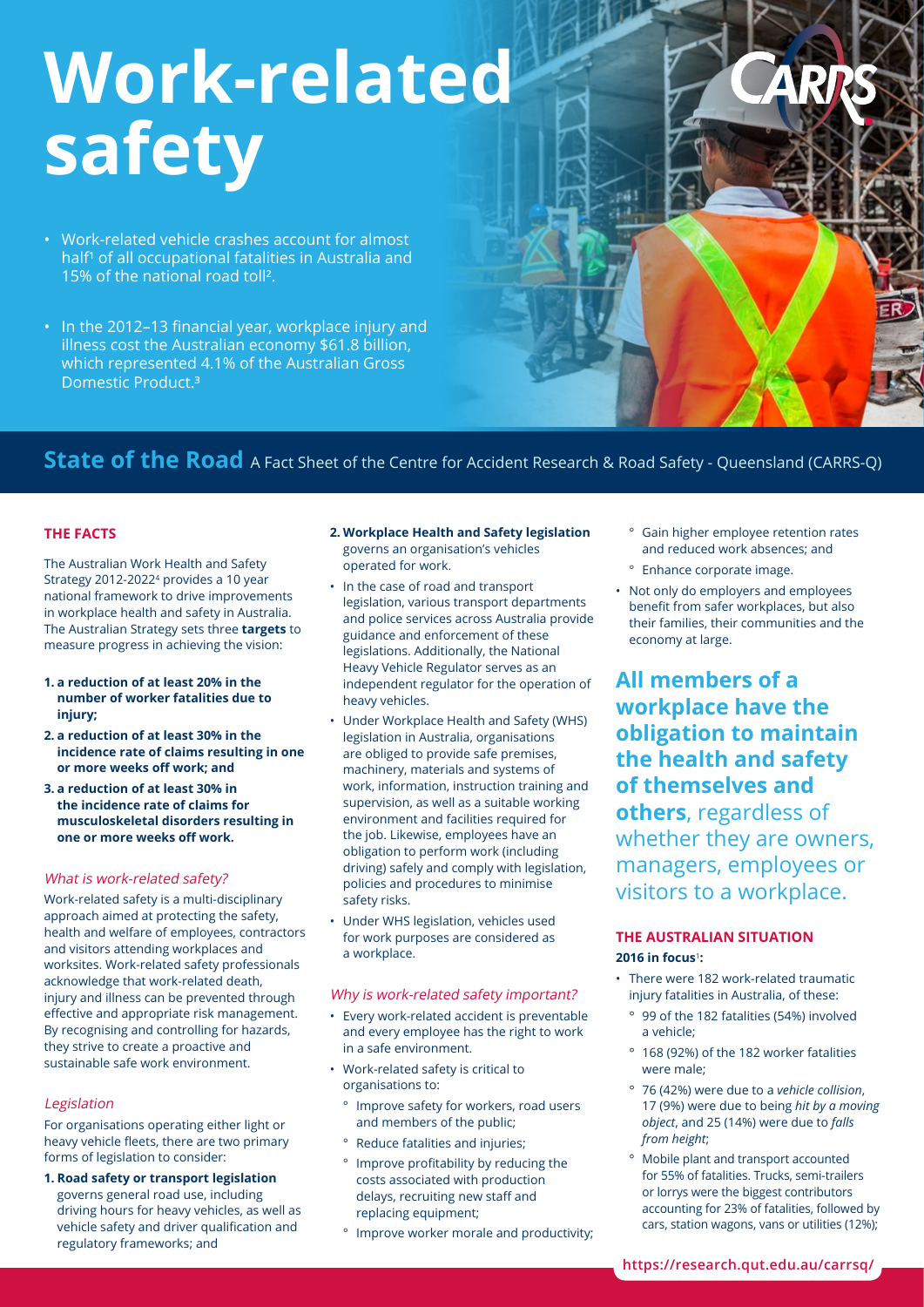## **ANALYSIS SINCE 20031**

#### Figure 1 Worker fatalities: number of fatalities and fatality rate, 2003-2016



- Both the number of fatalities and the fatality rate have been trending downward since 2007. Injuries at work resulted in the deaths of 182 workers in 2016, 29 less than in 2015, and the lowest number since the full collection of data began in 2003.
- Over the last 10 years (2007-2016), 1,484 (64%) of worker fatalities involved vehicles. Of these, just over half (748 fatalities) occurred on a public road. The majority of these (88%) were the result of a vehicle collision.
- Over the last 10 years (2007-2016), the vast majority of fatalities occurred in three industries: transport, postal and warehousing accounted for the highest number of fatalities, followed by the agriculture, forestry and fishing industry, and then the construction industry.
- Whilst fatality rates for male workers have declined over the last 10 years, males have consistently recorded ten times the fatality rate of females.

- ° Although the road transport fatality rate has decreased since 2003, it is still 10 times the all industries rate (14.9 compared with 1.5 per 100,000 workers);
- ° Fatality rates generally increased with age from 0.8 fatalities per 100,000 workers in those aged under 25 years to 5.3 in workers aged 65 years and over; and
- ° The actions of a worker or a fault in a workplace resulted in the deaths of 52 members of the public. Of these, 24 were the result of a vehicle incident.

# The significant economic costs of work-related injury, illness and death are borne by workers, the broader community and employers.

## **WORK-RELATED ROAD CRASHES IN FOCUS**

- In 2016, work-related vehicle collisions accounted for 42% of all occupational fatalities in Australia<sup>1</sup> and 15% of the national road toll2.
- Reversing incidents are the most common types of crashes<sup>5,6</sup>.
- Work-related road crashes incur a greater average time lost in worker absence than any other workplace claim<sup>5,6</sup>.
- Based on Australian Workers' Compensation data, work-related road crash injuries are estimated to cost approximately \$500 million per year<sup>7</sup>.
- How an organisation performs, or is required to perform its operations, may influence work-related driver safety (e.g. high mileage travel<sup>8,9</sup>, time pressures<sup>10</sup>, and in particular, organisational culture<sup>11</sup>).
- Costs associated with work-related vehicle crashes often do not include costs associated with personal injury, medical/ hospital, rehabilitation, absence from work, workers compensation, downtime/ lost productivity and potential loss of custom7, administration, loss of assets, and retraining and insurance premiums costs<sup>11</sup>.
- It has been reported that the average total insurance cost of a work-related crash in Australia is approximately \$28,000<sup>11</sup>. In the UK, work-related crashes cost organisations an estimated average of £4.4 billion annually<sup>12</sup>.

## Work-related safety: CARRS-Q'S recent work in the area

- Investigation to increase knowledge and understanding of the needs and motivations of Queensland industry to reduce productivity losses from injuries and illnesses.
- Investigation of crash involvement of taxis in Queensland.
- Heavy vehicles (trucks) in Oman, including characteristics of crashes and driving behaviours, beliefs, attitudes and practices.
- [Integrating technological and](https://eprints.qut.edu.au/98540/)  [organisational approaches to enhance the](https://eprints.qut.edu.au/98540/)  [safety of road workers](https://eprints.qut.edu.au/98540/).
- [Investigation of contemporary best](https://www.onlinepublications.austroads.com.au/items/AP-R544-17)  [practice in safety at road worksites and](https://www.onlinepublications.austroads.com.au/items/AP-R544-17)  [recommended practical guidance](https://www.onlinepublications.austroads.com.au/items/AP-R544-17).
- Development of an Occupational Road Safety Guide, available at: [https://www.](https://www.nrspp.org.au/resources/a-guide-to-applying-road-safety-within-a-workplace/) [nrspp.org.au/resources/a-guide-to](https://www.nrspp.org.au/resources/a-guide-to-applying-road-safety-within-a-workplace/)[applying-road-safety-within-a-workplace/](https://www.nrspp.org.au/resources/a-guide-to-applying-road-safety-within-a-workplace/)
- Investigation of deterrence-based and positive/persuasive approaches can be used to influence industry work health and safety compliance.
- [Investigation into employee's perceptions](https://eprints.qut.edu.au/93804/)  [regarding the effectiveness of occupational](https://eprints.qut.edu.au/93804/)  [road safety initiatives.](https://eprints.qut.edu.au/93804/)
- [Role of thrill and adventure seeking in risky](https://eprints.qut.edu.au/99491/)  [work-related driving behaviours.](https://eprints.qut.edu.au/99491/)
- [Effects of sleep loss on change detection](https://eprints.qut.edu.au/108996/)  [while driving](https://eprints.qut.edu.au/108996/).
- [Surveys of driver exposure to sleepiness](http://www.sciencedirect.com/science/article/pii/S0001457515300567)  [and their on-road compensation strategies.](http://www.sciencedirect.com/science/article/pii/S0001457515300567)

Work-related road safety is a complex puzzle comprising many different components. If only one piece of the puzzle is targeted, the complete picture is never achieved13.

## **CONSTRUCTION SAFETY IN FOCUS**

- In 2013-1414, the Australian construction industry employed 1.01 million people, representing 9% of the Australian workforce.
- Over the 12 years from 2002-03 to 2013‑14, 417 construction workers died from injuries sustained at work, accounting for 14% of all fatalities of Australian workers during this period. The total number of deaths equated to 2.24 fatalities per 100,000 workers, which is 34% higher than the national rate of 1.67.
- *• Falls from a height* accounted for 28% of fatalities overall in the construction industry over the 12 year period 2002-03 to 2013-14. This was followed by *vehicle collisions* (16%) and *contact with electricity* (15%).
- Around 12,600 workers' compensation claims are accepted from the construction industry each year for injuries and diseases involving one or more weeks off work. In the construction industry this equates to 35 serious claims each day.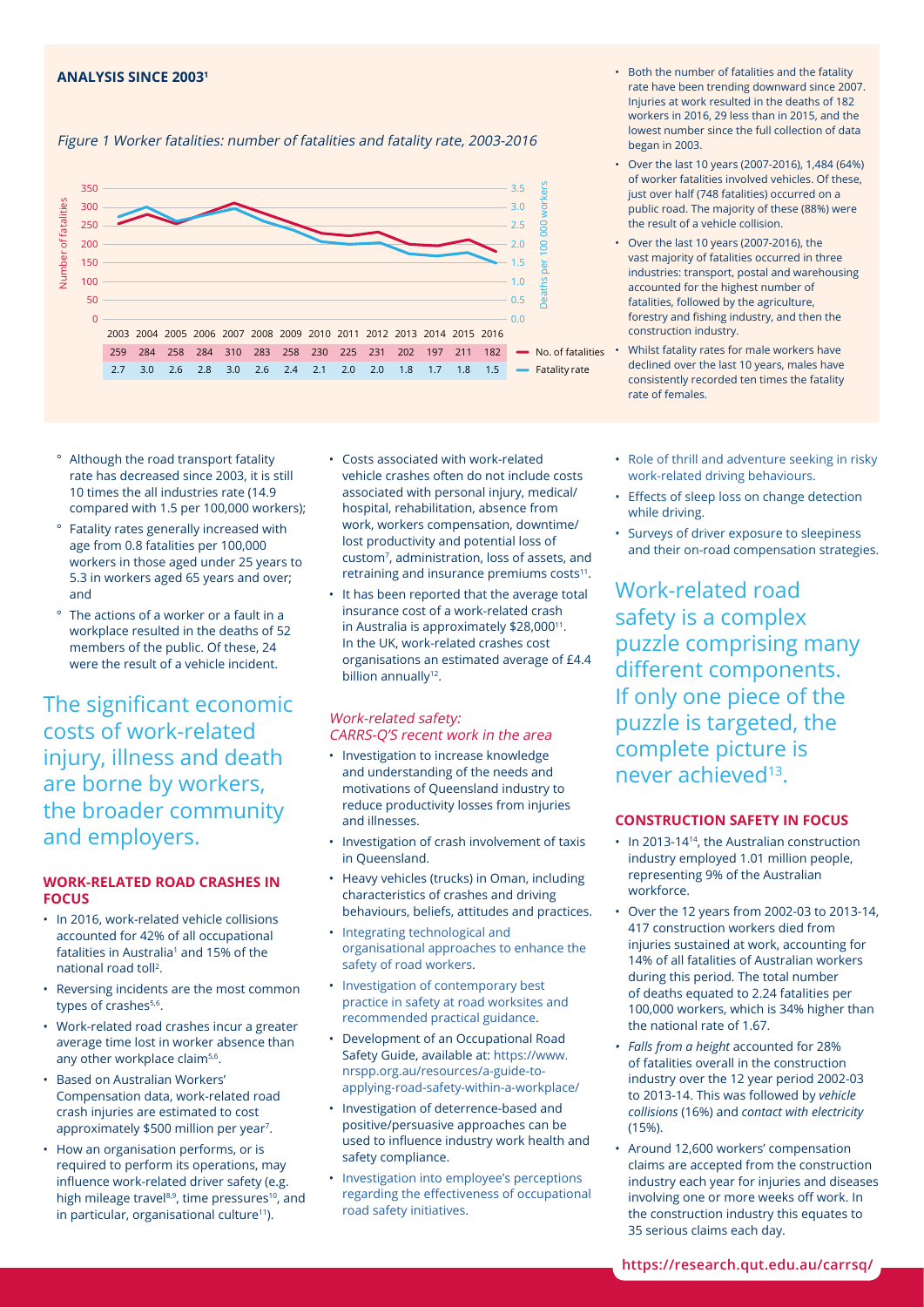• Although the incidence rate of serious claims has fallen 31% from 27.5 claims per 1,000 employees in 2001-02 to 17.5 in 2011-12, this rate remains higher than the rate for all industries (12.0) and was the fourth highest of all industries in 2011-12.

## Construction safety:

CARRS-Q's recent work in the area

- CARRS-Q conducted research in partnership with the Sustainable Built Environment National Research Centre (SBEnrc) and its predecessor, the CRC for Construction Innovation:
	- ° A national qualitative and quantitative assessment of the use of drugs and alcohol in the Australian infrastructure and building industry. A key outcome of this project was the development of a [web-based program f](http://www.safeconstruction.org.au/)or use by managers and supervisors to help reduce and manage AOD in the construction industry.
	- ° Development of a tailored AOD addiction/impairment module in collaboration with Mates in Construction as part of their industry-specific suicide awareness program.

## **ALCOHOL AND OTHER DRUGS IN THE CONSTRUCTION INDUSTRY**

- The impact of employees' alcohol and other drug (AOD) consumption on workplace safety and performance is an on-going issue for Australian employers, particularly within high-risk industries like construction.
- Very little is known about what proportion of accidents are directly attributable to the effects of AODs, despite AOD consumption being widespread within the Australian community<sup>15</sup> and the clear link between such consumption and subsequent declines in cognitive and behavioural performance<sup>16</sup>.
- A study using the Alcohol Use Disorders Identification Test (AUDIT)17 revealed 286 respondents (58%) scored above the cut-off score for risky alcohol use, with 43 respondents (15%) scoring in the significantly 'at risk' category. Other drug use (both illicit and licit) was also identified as a major issue.
- Many companies now conduct random AOD testing as part of their overall AOD management plan. In some industries, such as transport, development of an AOD management program (including testing) is a mandatory requirement under legislation (i.e. rail and civil aviation).

## Alcohol & other drugs: CARRS-Q'S recent work in the area

- Investigation to optimise general deterrence initiatives to prevent drink driving.
- [Investigation of current drug driving trends](https://eprints.qut.edu.au/65578/)  [in Queensland.](https://eprints.qut.edu.au/65578/)
- [Investigation of women's drink](http://www.sciencedirect.com/science/article/pii/S0001457514000451)  [driving behaviour](http://www.sciencedirect.com/science/article/pii/S0001457514000451).
- [Development of options for rehabilitation](https://eprints.qut.edu.au/83014/)  [in interlock programs.](https://eprints.qut.edu.au/83014/)
- [Deterrence of drug driving: the impact](https://eprints.qut.edu.au/13752/)  [of the QLD drug driving legislation and](https://eprints.qut.edu.au/13752/)  [detection techniques](https://eprints.qut.edu.au/13752/).
- [Development of best practice to](https://eprints.qut.edu.au/35707/)  [inform community understanding and](https://eprints.qut.edu.au/35707/)  [management of the impact of prescribed](https://eprints.qut.edu.au/35707/)  [drugs on driving and machine operation.](https://eprints.qut.edu.au/35707/)

## **WORKING IN REMOTE AREAS**

- Australian employees are increasingly choosing to commute long distances to and from work for various reasons. This phenomenon is particularly apparent within the resources industries such as construction and mining. In response to the mining boom, mine sites opted to hire workers from all parts of Australia, typically on a fly-in-fly-out or drive-in-drive-out basis. This employment arrangement has continued, despite the slight decrease in industry employment<sup>18</sup>.
- Remote workers face risks associated with long-distance commuting and commuting following shiftwork (e.g. fatigue resulting from length of shift) and the road environment (e.g. animals). These risks are amplified if, coupled with long driving distance in remote areas, the worker leaves immediately at the end of their shift<sup>18</sup>.

### Remote area work: CARRS-Q'S recent work in the area

- [Investigation of control beliefs and](https://eprints.qut.edu.au/89561/)  [commuting intentions of mine workers](https://eprints.qut.edu.au/89561/).
- Examination of the legislative framework governing commuter safety in the Queensland mining industry.
- [A review of Australian fly-in, fly](https://www.youtube.com/watch?v=Vih5Ng0jGb0)[out operations and the impacts on](https://www.youtube.com/watch?v=Vih5Ng0jGb0)  [communities, safety of workers, and](https://www.youtube.com/watch?v=Vih5Ng0jGb0)  [their families](https://www.youtube.com/watch?v=Vih5Ng0jGb0).



## **HEAVY VEHICLES**

- Heavy vehicle transport performs a critical service to the Australian economy. Due in part to the high level of driving exposure heavy vehicles are involved in a large number of road crashes. The size and mass of heavy vehicles also increases the likelihood of harm when a crash occurs.
- Based on the latest available data, approximately 16% of road crash fatalities and 4% of injuries involve these vehicles<sup>19</sup>.
- While assignment of fault can be problematic, available Australian evidence suggests that in approximately 80% of fatal multiple-vehicle crashes involving heavy trucks, fault is not assigned to the heavy truck<sup>19</sup>.

## Heavy vehicles:

## CARRS-Q'S recent work in the area

- [Investigation of safety culture in the](https://eprints.qut.edu.au/72870/1/Jason_Edwards_Thesis.pdf)  [Australian heavy vehicle industry to design](https://eprints.qut.edu.au/72870/1/Jason_Edwards_Thesis.pdf)  [organisation structures and systems to](https://eprints.qut.edu.au/72870/1/Jason_Edwards_Thesis.pdf)  [optimize safety](https://eprints.qut.edu.au/72870/1/Jason_Edwards_Thesis.pdf).
- [Profile contextual factors which influence](http://www.sciencedirect.com/science/article/pii/S0001457514002590)  [safety in heavy vehicle industries.](http://www.sciencedirect.com/science/article/pii/S0001457514002590)
- [Investigation of the influences of](https://eprints.qut.edu.au/59088/)  [power and control and culture on truck](https://eprints.qut.edu.au/59088/)  [driver safety](https://eprints.qut.edu.au/59088/).
- W[orkplace interventions to improve truck](https://eprints.qut.edu.au/85201/)  [drivers' health knowledge, behaviours and](https://eprints.qut.edu.au/85201/)  [self-reported outcomes](https://eprints.qut.edu.au/85201/).

Vehicles used for work purposes are considered "workplaces". Safety in and around them is everyone's legal responsibility.

## **FUTURE DIRECTIONS**

- There is a strong, urgent and increasing need for solid research expertise to guide interventions, strategies, and policies in Australia and overseas.
- Work-related safety remains a complex area where attention needs to be paid to multiple targets, such as behaviour, culture, legislation and regulation. CARRS-Q will continue to focus on all these areas with immediate targets in the regulation, policy and behaviour change domains. This work will include industry and government funded research and PhD programs.
- Future research will also focus on the dynamic relationship between regulator, industry and the worker. An area of increasing interest remains the heavy vehicle transport industry.